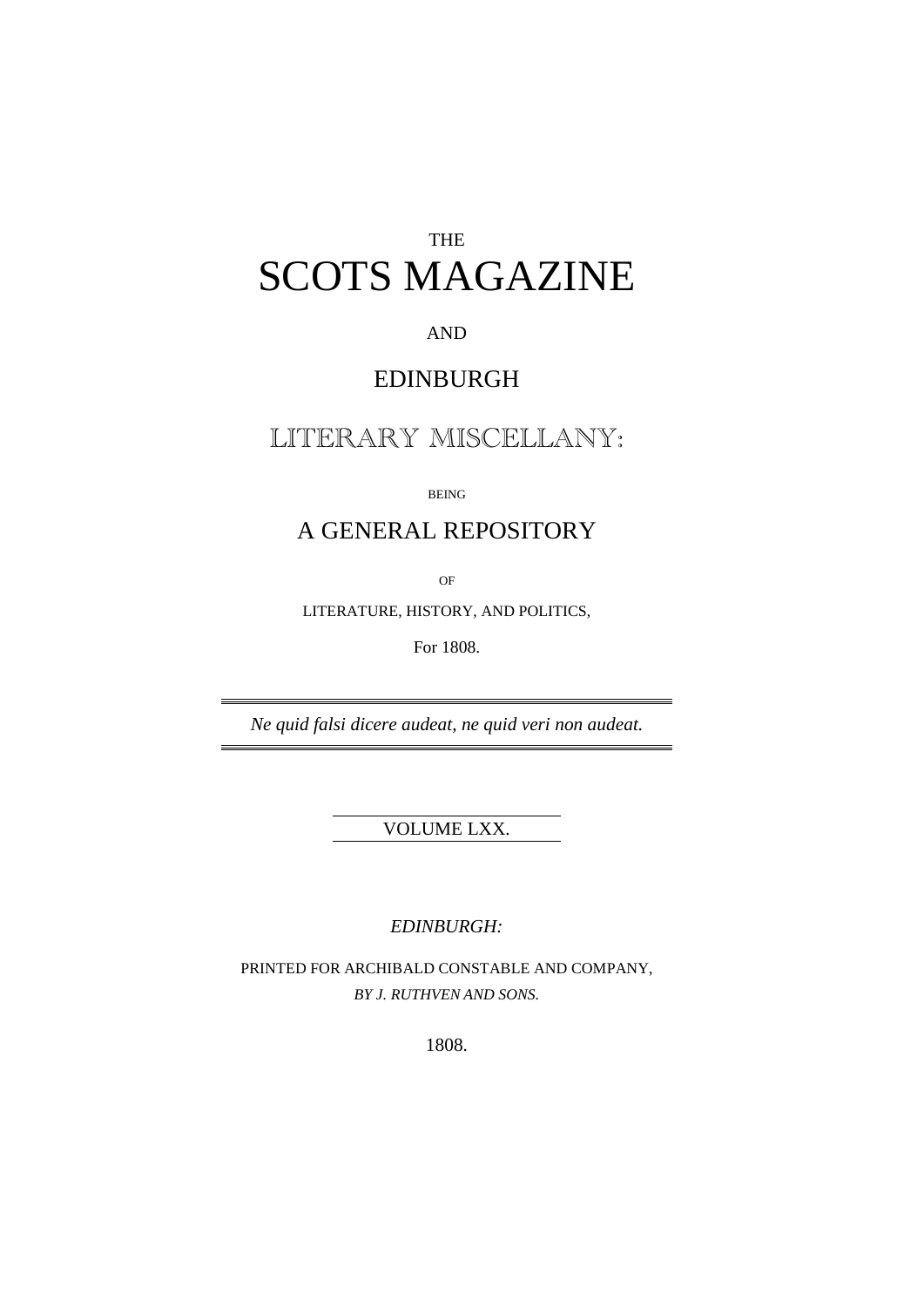*[Account of Manuscripts in the](http://books.google.com/books?id=3BIbAAAAYAAJ&dq=editions%3AcCi0ULGmlKIC&pg=PA505#v=onepage&q&f=false)* SCOTCH *College at* [PARIS.](http://books.google.com/books?id=3BIbAAAAYAAJ&dq=editions%3AcCi0ULGmlKIC&pg=PA505#v=onepage&q&f=false) *(From the Preface to Mr Fox's Historical Work.)*

ONE of the earliest and greatest difficulties that he encountered in the course of his labours, arose from the manner in which Mr Macpherson and Sir J. Dalrymple had explained and conducted their respective publications, and which he always considered as unsatisfactory. His complaints of both these authors were frequent; and the more he examined and studied their books, the more he perceived the necessity of making some further researches. He was anxious, if possible, to consult the original documents from which their extracts were made*;* and he was at first apprehensive, that nothing short of an examination of all the manuscripts of the Scotch College at Paris, could enable him to determine the degree of credit due to the extracts of Macpherson. But he must very soon have despaired of obtaining that satisfaction, for he had strong reasons to suspect, even before his journey to Paris in 1802, that the most valuable part, if not the whole of them, had been destroyed. Three important points, however, might yet be ascertained:— 1st, Of what the manuscripts, so long preserved in the Scotch College at Paris, actually consisted;— 2ndly, To what part of them either Carte or Macpherson had access;— 3dly, Whether any portion, copies, or fragments, of the papers were still in existence. The result of his enquiries will be best given in his own words, though upon the first point he had ascertained[\\*](#page-1-0) something more than appears

<span id="page-1-1"></span>Four volumes folio, six volumes quarto,— Memoirs in James the Second's own hand wri'ing, beginning from the time that he was sixteen years of age.

from the following extract of his letter to Mr Laing:

"With respect to Carte's extract, I have no doubt but it is faithfully copied; but on this extract it is necessary to make an observation, which applies to all the rest, both of Carte's and Macpherson's, and which leads to the detection of an imposture of the latter, as impudent as Ossian itself.— The extracts are evidently made, not from a journal, but from a narrative; and *I have now ascertained beyond all doubt,* that there were in the Scotch College *two distinct*  manuscripts, one in James's own hand, consisting of papers of different sizes bound up together, and the other a sort of historical narrative, compiled from the former. The narrative was *said* to have been revised and corrected, as to style, by  $Dryden^{\dagger}$  the poet, (meaning probably Charles Dryden, the great poet's son,) and it was not known in the College whether it was drawn up in James's life, or by the direction of his son, the Pretender. I doubt whether Carte ever saw the original journal; but I learn, from undoubted authority, that Macpherson never did; and yet to read his Preface, page 6 and 7, (which pray advert to,) one would have supposed, not only that he had inspected it accurately, but that all *his* extracts at least, if riot Carte's also, were taken from it.

Two thin quarto volumes,—Containing letters from Charles the Secondts ministers to James the Second (then Duke of York,) when he was at Brussels and in Scotland, MS.

1

Two thin quarto volumes,—Containing Letters from Charles the Second to his brother, James Duke of York, MS.

 $\dagger$  It is the opinion of the present possessor of the narrative, that it was compiled from the original documents by Thomas Innes, one of the Superiors of the College, and author of a work entitled, *A Critical Essay on the ancient Inhabitants of Scotland.*

<span id="page-1-0"></span>\* Among Mr Fox's papers were found a list of "the works which were placed in the Scotch College at Paris, soon after the death of James the Second, and were there at the time of the trench Revolution." It is as follows: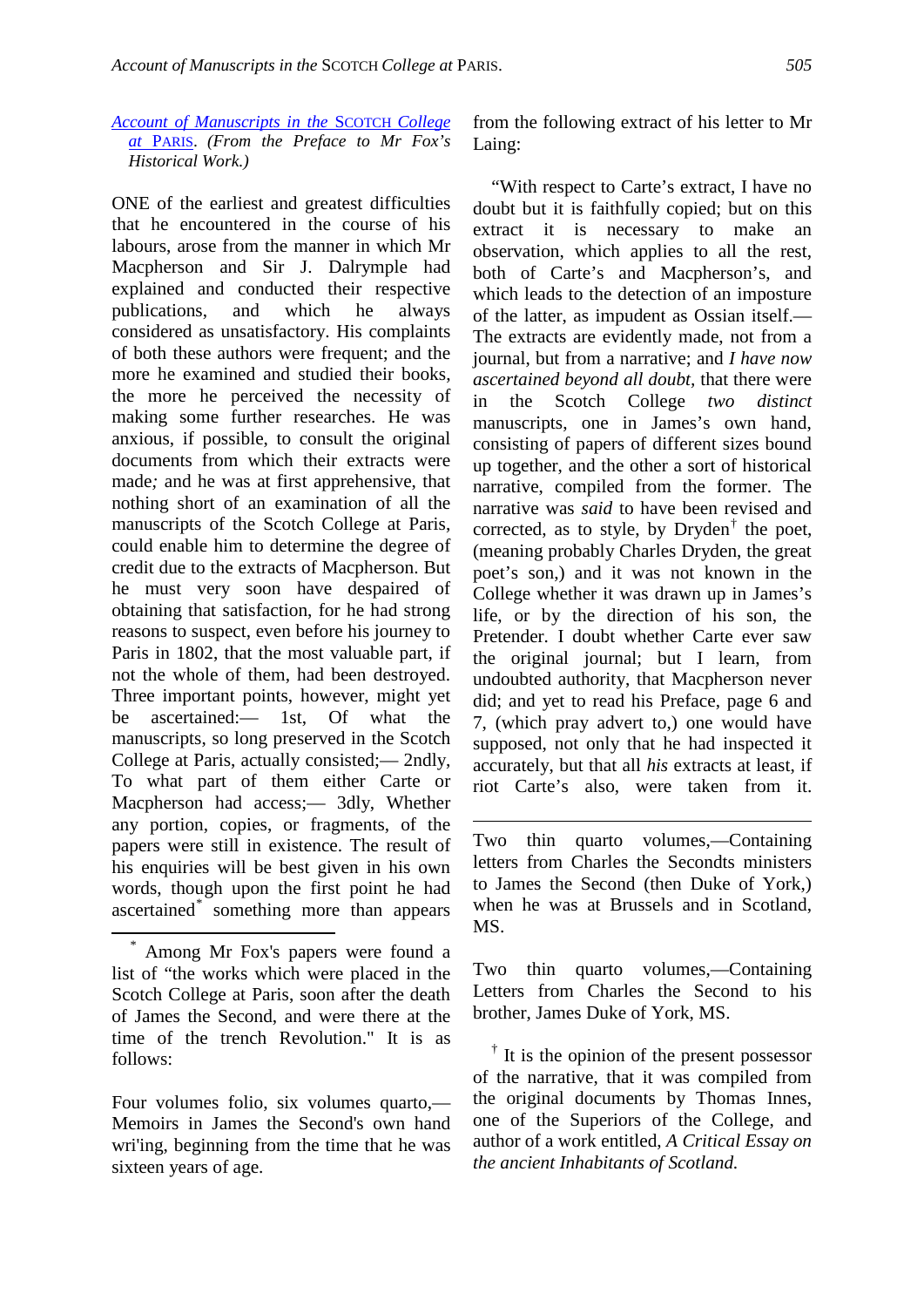Macpherson's impudence in attempting such an imposition, at a time when alniost any man could have detected him, would have been in another man incredible, if the internal evidence of the extracts themselves against him were not corroborated by the testimony of the principal persons of the College. And this leads me to a point of more importance to me. Principal Gordon thought, when I saw him at Paris, in October 1802, that all the papers were lost. I now hear from a well-informed person, that the most material, viz. those written in James's own hand-writing, were indeed lost, and in the way mentioned by Gordon, but that the Narrative, from which only Macpherson made his extracts, is still existing, and that Mr Alexander Cameron, Blackfriars Wynd, Edinburgh, either has it himself, or knows where it is to be found."

The above information was correct. There is strong presumptive evidence, that the Manuscripts of King James the Second were destroyed, but the Narrative, as described, was then, and is now, in the hands of Dr Cameron, Roman Catholic Bishop in Edinburgh. I: could not be in possession of a person who is better qualified to judge of its merits, and on whose fidelity, should he be induced to print it, the public might more implicitly rely.— I am indebted to his accuracy and friendship, for some additional information respecting the manner in which the Manuscripts of the Scotch College were lost. As the facts are in themselves curious, I lay before the reader his succinct and interesting relation of them, contained in a letter to me, dated Edinburgh, March 2, 1808.

"Before Lord Gower, the British Embassador, left Paris, in the beginning of the French Revolution, he wrote to Principal Gordon, and offered to take charge of those valuable pipers, (King James's Manuscripts, &c.) and deposit them in some place of safety in Britain. I know not what answer was returned, but nothing was done. Not long thereafter, the Principal came to England, and the care of every thing in the College devolved en Mr Alexander Innes, the only British subject who remained in it. About the same time, Mr Stapleton, then President of the English College of St Omer; afterwards Bishop in England, went to Paris, previously to his retiring from France, and Mr Innes, who had resolved not to abandon his post, consulted with him about the means of preserving the manuscripts. Mr Stapleton thought, if he had them in St Omer, he could, with small risk, convey them to England. It was therefore resolved, that they should be carefully packed up, addressed to a Frenchman, a confidential friend of Mr Stapleton, and remitted by some public carriage. Some other things were put up with the Manuscripts.— The whole arrived without any accident, and was laid in a cellar. But the patriotism of the Frenchman becoming suspicious, perhaps upon account of his connection with the English College, he was put in prison; and his wife, apprehensive of the consequences of being found to have English manuscripts, richly bound and ornamented with Royal arms, in her house, cut off the boards, and destroyed them. The Manuscripts, thus disfigured, and more easily huddled up in any sort of bundle, were secretly carried with papers belonging to the Frenchman himself, to his countryhouse; and buried in the garden.— They were not, however, permitted to remain long there; the lady's fears increased, and the Manuscripts were taken up and reduced to ashes.

"This is the substance of the account given to Mr Innes, and reported by him to me in June 1802, in Paris. I desired it might be authenticated by a *proces verbale.* A letter was therefore written to St Omer, either by Mr Innes, or by Mr Cleghorn, a lay gentleman, who had resided in the English College of St Omer, and was personally acquainted with the Frenchman, and happened to be at Paris at this time. The answer given to this letter was, that the good man, under the pressure of old age and other infirmities, was alarmed by the proposal of a